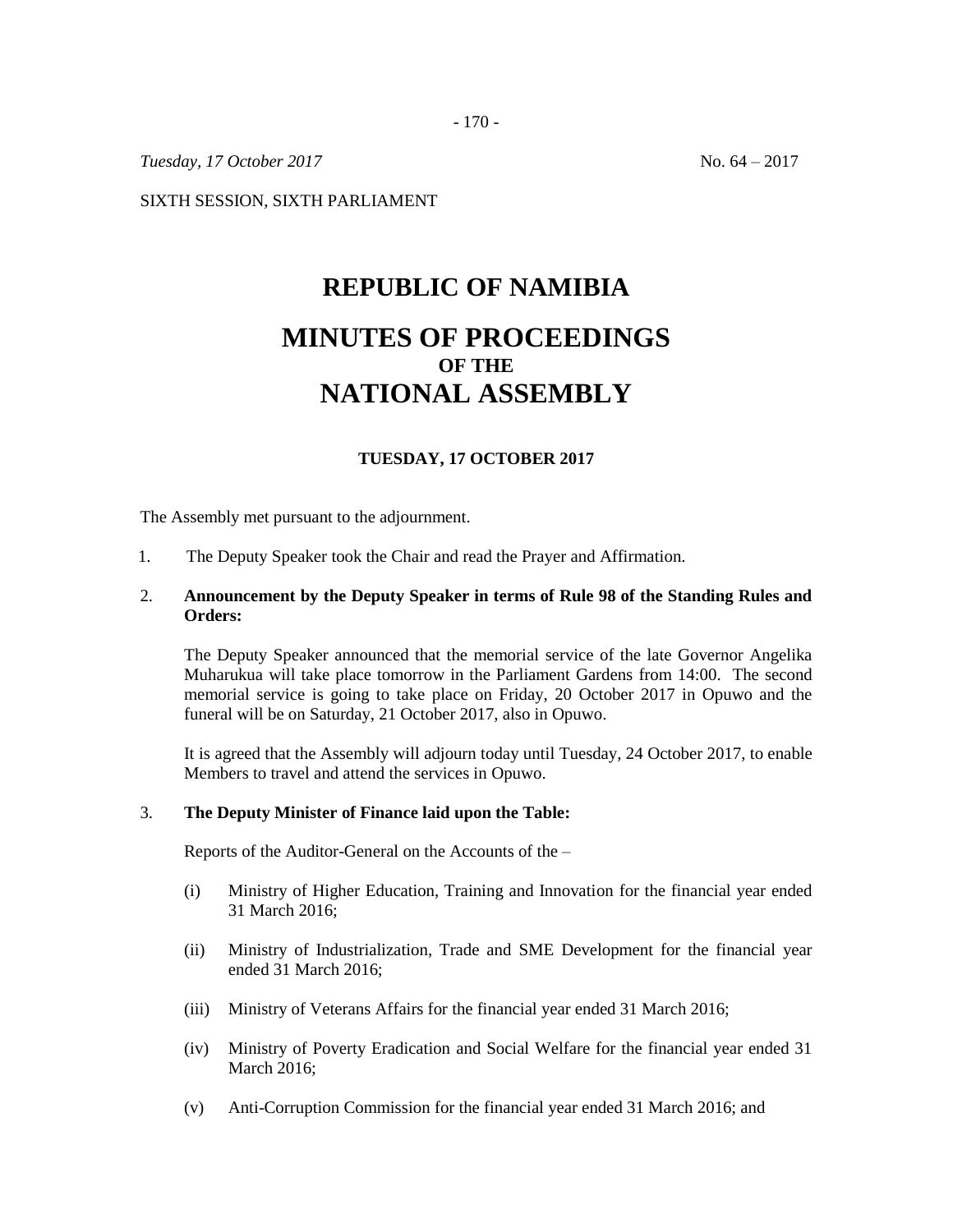(vi) Social Security Commission and Associated Funds Social Security Commission, Maternity Leave, Sick Leave and Death Benefit Fund Employees' Compensation Fund Development Fund for the financial year 29 February 2016.

## 4. **NOTICES OF QUESTIONS:**

- (i) Mr. Nauyoma (AAP) to ask the Minister of Works and Transport (No. 157).
- (ii) Mr. Murorua (UDF) to ask the Minister of Industrialisation, Trade and SME Development (No. 158).
- (iii) Mr. Murorua (UDF) to ask the Minister of Agriculture, Water and Forestry (No. 159).

## 5. **ORAL QUESTION:**

Mr. Nauyoma (AAP) asked the Minister of Information and Communication Technology (No. 33) – *Replied to*.

## 6. **NOTICE OF A MOTION:**

Mr. Maamberua moved, seconded by Mr. Van Wyk:

That this Assembly  $-$ 

*Discusses* and *debates* the value for money, authorization, public procurement procedures followed, double taxation applied, exact amount incurred with regard to the legal fees paid to lawyers advising the Attorney-General for matters relating to reparations for the crime of genocide committed between 1904 to 1908.

That this matter be referred to the relevant Parliamentary Standing Committee for further scrutiny, investigation and advice.

On the motion of Mr. Jahanika, seconded by Mr. Mbai, debate adjourned until Wednesday, 25 October 2017.

#### 7. **ORDER READ:**

Resumption of Consideration of Namibia's Policy on International Relations and Cooperation.

Question before the Assembly on Thursday, 13 July 2017, as moved by the Deputy Prime Minister and Minister of International Relations and Cooperation (page 117).

Question put: That the Policy adopted.

Agreed to.

8. On the motion of the Prime Minister, seconded by the Minister of Fisheries and Marine Resources, the Assembly adjourned at 16:20 until Tuesday, 24 October 2017.